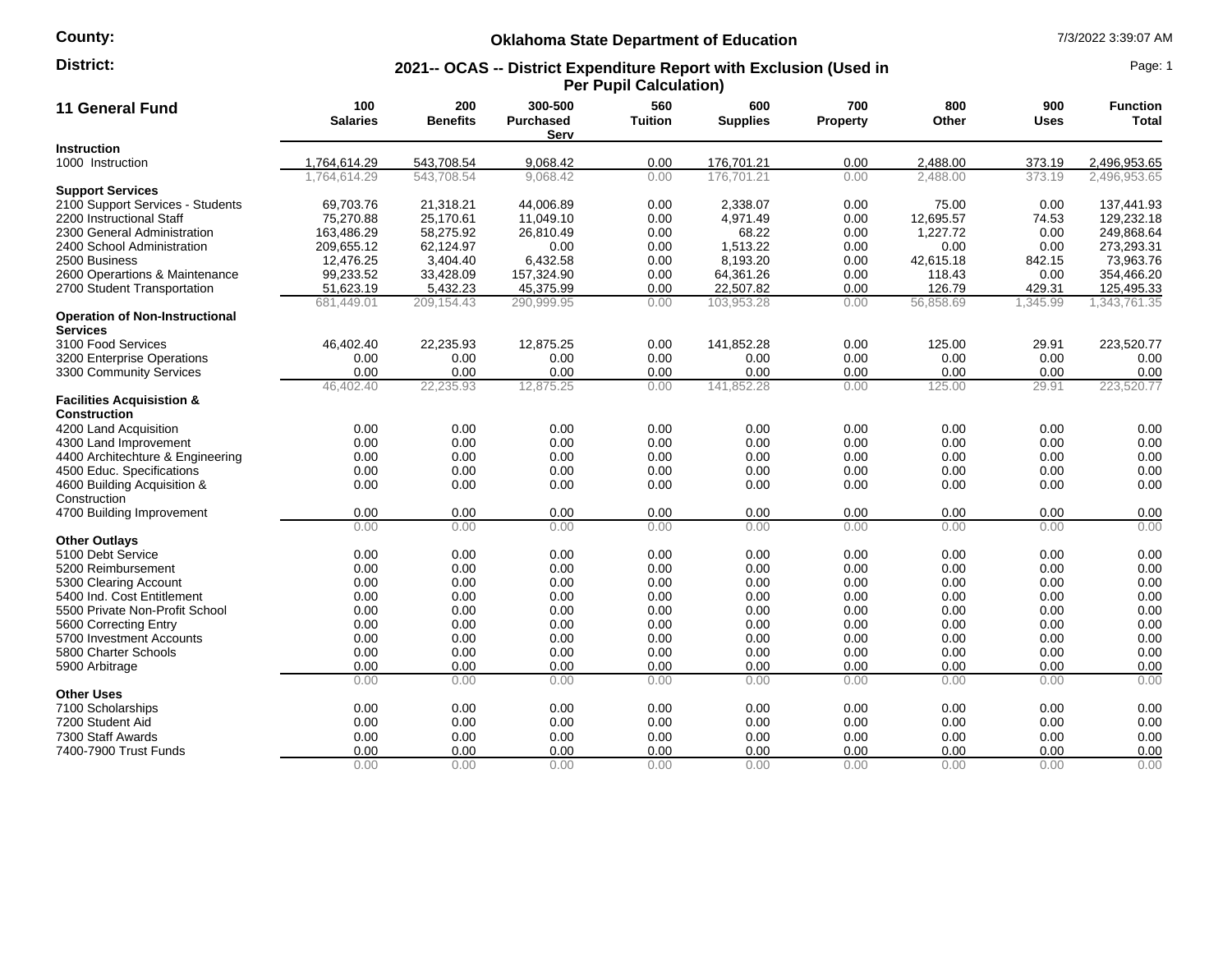### District: 1002 CANADIAN

## **Oklahoma State Department of Education** 7/3/2022 3:39:07 AM

## District: I002 CANADIAN **1998 12021 - COAS -- District Expenditure Report with Exclusion (Used in Page: 2** Page: 2 **Per Pupil Calculation)**

**Repayments** 8000 Repayments 0.00 0.00 0.00 0.00 0.00 0.00 0.00 0.00 0.00 0.00 0.00 0.00 0.00 0.00 0.00 0.00 0.00 **Object Totals: 2,492,465.70 775,098.90 312,943.62 0.00 422,506.77 0.00 59,471.69 1,749.09 4,064,235.77** Warrants Issued + 4,205,139.91 Reserves for Contracts Pending + Other Outlays and Repayments Other than 5100- 0.00 456,728.23  **Expenditures: 3,748,411.68 21 Building Fund 100 Salaries 200 Benefits 300-500 Purchased Serv 560 Tuition 600 Supplies 700 Property 800 Other 900 Uses Function Total Instruction**<br>1000 Instruction 1000 Instruction 0.00 0.00 0.00 0.00 0.00 0.00 0.00 0.00 0.00 0.00 0.00 0.00 0.00 0.00 0.00 0.00 0.00 **Support Services** 2100 Support Services - Students 0.00 0.00 0.00 0.00 0.00 0.00 0.00 0.00 0.00 2200 Instructional Staff 0.00 0.00 0.00 0.00 0.00 0.00 0.00 0.00 0.00 2300 General Administration 0.00 0.00 0.00 0.00 0.00 0.00 0.00 0.00 0.00 2400 School Administration 0.00 0.00 0.00 0.00 0.00 0.00 0.00 0.00 2500 Business 0.00 0.00 0.00 0.00 0.00 0.00 0.00 0.00 0.00 2600 Operartions & Maintenance  $\begin{array}{cccc} 0.00 & 0.00 & 77,927.68 & 0.00 & 53,627.77 & 0.00 & 0.00 & 0.00 & 0.00 & 0.00 & 0.00 & 0.00 & 0.00 & 0.00 & 0.00 & 0.00 & 0.00 & 0.00 & 0.00 & 0.00 & 0.00 & 0.00 & 0.00 & 0.00 & 0.00 & 0.00 & 0.00 & 0.00 & 0.00$ 2700 Student Transportation 0.00 0.00 0.00 0.00 0.00 0.00 0.00 0.00 0.00 0.00 0.00 77,927.68 0.00 53,627.77 0.00 0.00 0.00 131,555.45 **Operation of Non-Instructional Services**<br>3100 Food Services 3100 Food Services 0.00 0.00 0.00 0.00 0.00 0.00 0.00 0.00 0.00 3200 Enterprise Operations 0.00 0.00 0.00 0.00 0.00 0.00 0.00 0.00 0.00 3300 Community Services **12 12 1300** Community Services **12 1300** Community Services **12 1300** Community Services **12 1300** Community Services **12 1300** Community Services **12 1300** Community Services **12 1300** Community S 0.00 0.00 0.00 0.00 0.00 0.00 0.00 0.00 0.00 **Facilities Acquisistion & Construction** 4200 Land Acquisition 0.00 0.00 0.00 0.00 0.00 0.00 0.00 0.00 0.00 4300 Land Improvement 0.00 0.00 0.00 0.00 0.00 0.00 0.00 0.00 0.00 4400 Architechture & Engineering 0.00 0.00 0.00 0.00 0.00 0.00 0.00 0.00 0.00 4500 Educ. Specifications 0.00 0.00 0.00 0.00 0.00 0.00 0.00 0.00 0.00 4600 Building Acquisition & **Construction** 0.00 0.00 0.00 0.00 0.00 0.00 0.00 0.00 0.00 4700 Building Improvement 0.00 0.00 0.00 0.00 0.00 0.00 0.00 0.00 0.00 0.00 0.00 0.00 0.00 0.00 0.00 0.00 0.00 0.00 **Other Outlays**<br>5100 Debt Service 5100 Debt Service 0.00 0.00 0.00 0.00 0.00 0.00 0.00 0.00 5200 Reimbursement 0.00 0.00 0.00 0.00 0.00 0.00 0.00 0.00 0.00 5300 Clearing Account 0.00 0.00 0.00 0.00 0.00 0.00 0.00 0.00 5400 Ind. Cost Entitlement 0.00 0.00 0.00 0.00 0.00 0.00 0.00 0.00 0.00 5500 Private Non-Profit School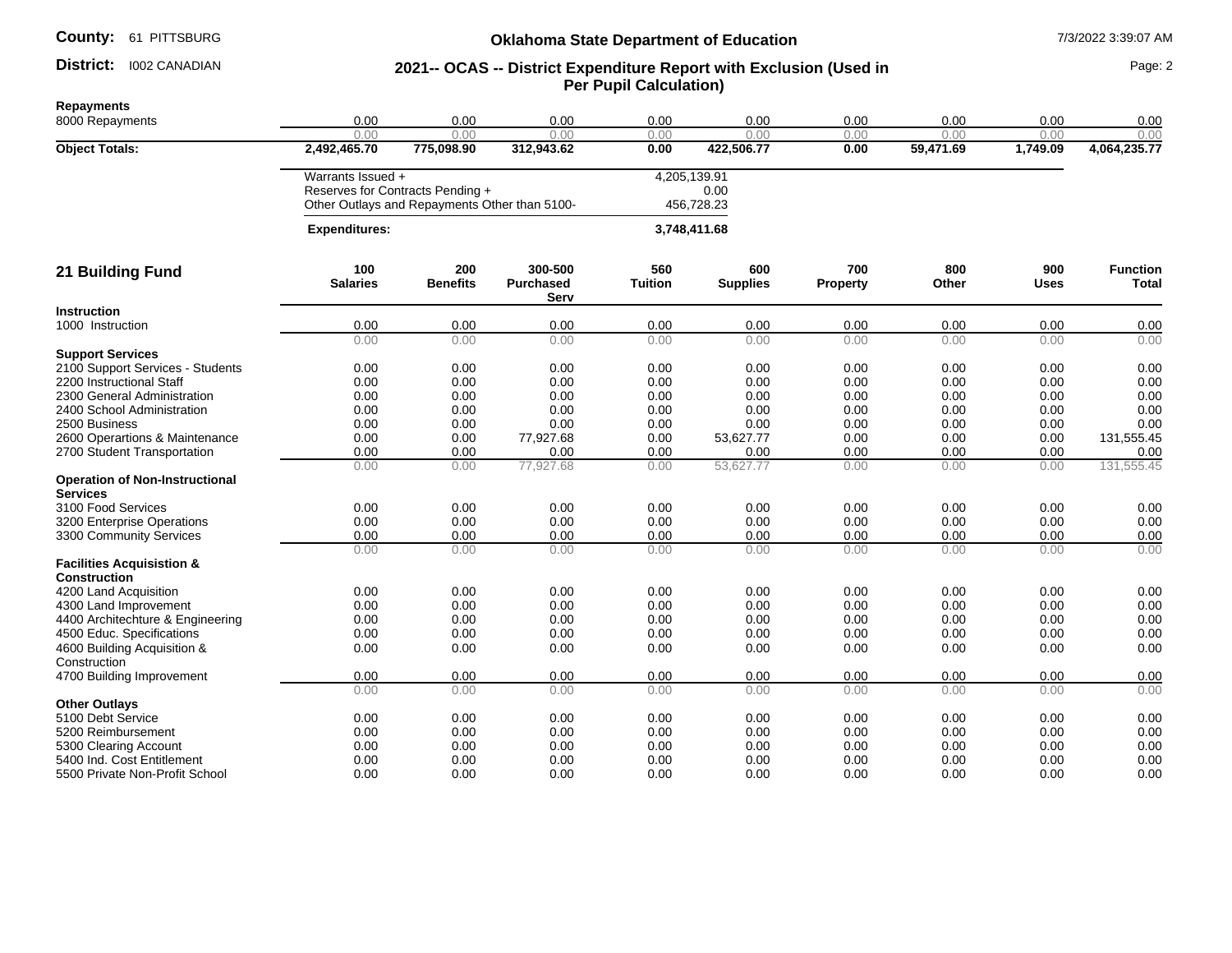| County:<br>61 PITTSBURG                                       | <b>Oklahoma State Department of Education</b><br>2021-- OCAS -- District Expenditure Report with Exclusion (Used in<br><b>Per Pupil Calculation)</b> |                        |                                     |                       |                        | 7/3/2022 3:39:07 AM |              |                    |                          |
|---------------------------------------------------------------|------------------------------------------------------------------------------------------------------------------------------------------------------|------------------------|-------------------------------------|-----------------------|------------------------|---------------------|--------------|--------------------|--------------------------|
| District:<br><b>I002 CANADIAN</b>                             |                                                                                                                                                      |                        |                                     |                       |                        |                     | Page: 3      |                    |                          |
| 5600 Correcting Entry                                         | 0.00                                                                                                                                                 | 0.00                   | 0.00                                | 0.00                  | 0.00                   | 0.00                | 0.00         | 0.00               | 0.00                     |
| 5700 Investment Accounts                                      | 0.00                                                                                                                                                 | 0.00                   | 0.00                                | 0.00                  | 0.00                   | 0.00                | 0.00         | 0.00               | 0.00                     |
| 5800 Charter Schools                                          | 0.00                                                                                                                                                 | 0.00                   | 0.00                                | 0.00                  | 0.00                   | 0.00                | 0.00         | 0.00               | 0.00                     |
| 5900 Arbitrage                                                | 0.00                                                                                                                                                 | 0.00                   | 0.00                                | 0.00                  | 0.00                   | 0.00                | 0.00         | 0.00               | 0.00                     |
|                                                               | 0.00                                                                                                                                                 | 0.00                   | 0.00                                | 0.00                  | 0.00                   | 0.00                | 0.00         | 0.00               | 0.00                     |
| <b>Other Uses</b>                                             |                                                                                                                                                      |                        |                                     |                       |                        |                     |              |                    |                          |
| 7100 Scholarships                                             | 0.00                                                                                                                                                 | 0.00                   | 0.00                                | 0.00                  | 0.00                   | 0.00                | 0.00         | 0.00               | 0.00                     |
| 7200 Student Aid                                              | 0.00                                                                                                                                                 | 0.00                   | 0.00                                | 0.00                  | 0.00                   | 0.00                | 0.00         | 0.00               | 0.00                     |
| 7300 Staff Awards                                             | 0.00                                                                                                                                                 | 0.00                   | 0.00                                | 0.00                  | 0.00                   | 0.00                | 0.00         | 0.00               | 0.00                     |
| 7400-7900 Trust Funds                                         | 0.00<br>0.00                                                                                                                                         | 0.00<br>0.00           | 0.00                                | 0.00<br>0.00          | 0.00<br>0.00           | 0.00<br>0.00        | 0.00         | 0.00<br>0.00       | 0.00<br>0.00             |
| <b>Repayments</b>                                             |                                                                                                                                                      |                        | 0.00                                |                       |                        |                     | 0.00         |                    |                          |
| 8000 Repayments                                               | 0.00                                                                                                                                                 | 0.00                   | 0.00                                | 0.00                  | 0.00                   | 0.00                | 0.00         | 0.00               | 0.00                     |
|                                                               | 0.00                                                                                                                                                 | 0.00                   | 0.00                                | 0.00                  | 0.00                   | 0.00                | 0.00         | 0.00               | 0.00                     |
| <b>Object Totals:</b>                                         | 0.00                                                                                                                                                 | 0.00                   | 77,927.68                           | 0.00                  | 53,627.77              | 0.00                | 0.00         | 0.00               | 131,555.45               |
|                                                               | Warrants Issued +<br>Reserves for Contracts Pending +<br>Other Outlays and Repayments Other than 5100-                                               |                        | 131,555.45<br>0.00<br>0.00          |                       |                        |                     |              |                    |                          |
|                                                               | <b>Expenditures:</b>                                                                                                                                 |                        |                                     |                       | 131,555.45             |                     |              |                    |                          |
| 60 School Activity Fund                                       | 100<br><b>Salaries</b>                                                                                                                               | 200<br><b>Benefits</b> | 300-500<br><b>Purchased</b><br>Serv | 560<br><b>Tuition</b> | 600<br><b>Supplies</b> | 700<br>Property     | 800<br>Other | 900<br><b>Uses</b> | <b>Function</b><br>Total |
| <b>Instruction</b>                                            |                                                                                                                                                      |                        |                                     |                       |                        |                     |              |                    |                          |
| 1000 Instruction                                              | 0.00                                                                                                                                                 | 0.00                   | 8,077.00                            | 0.00                  | 13,079.90              | 0.00                | 883.00       | 0.00               | 22,039.90                |
|                                                               | 0.00                                                                                                                                                 | 0.00                   | 8,077.00                            | 0.00                  | 13,079.90              | 0.00                | 883.00       | 0.00               | 22,039.90                |
| <b>Support Services</b>                                       |                                                                                                                                                      |                        |                                     |                       |                        |                     |              |                    |                          |
| 2100 Support Services - Students                              | 0.00                                                                                                                                                 | 0.00                   | 360.00                              | 0.00                  | 57,661.77              | 0.00                | 14,313.32    | 12,281.16          | 84,616.25                |
| 2200 Instructional Staff                                      | 0.00                                                                                                                                                 | 0.00                   | 440.00                              | 0.00                  | 0.00                   | 0.00                | 0.00         | 0.00               | 440.00                   |
| 2300 General Administration                                   | 0.00                                                                                                                                                 | 0.00                   | 0.00                                | 0.00                  | 0.00                   | 0.00                | 0.00         | 0.00               | 0.00                     |
| 2400 School Administration                                    | 0.00                                                                                                                                                 | 0.00                   | 0.00                                | 0.00                  | 0.00                   | 0.00                | 0.00         | 0.00               | 0.00                     |
| 2500 Business                                                 | 0.00                                                                                                                                                 | 0.00                   | 0.00                                | 0.00                  | 96.91<br>0.00          | 0.00                | 244.24       | 0.00               | 341.15                   |
| 2600 Operartions & Maintenance<br>2700 Student Transportation | 0.00<br>0.00                                                                                                                                         | 0.00<br>0.00           | 1,224.91<br>6,089.87                | 0.00<br>0.00          | 0.00                   | 0.00<br>0.00        | 0.00<br>0.00 | 0.00<br>0.00       | 1,224.91<br>6,089.87     |
|                                                               | 0.00                                                                                                                                                 | 0.00                   | 8,114.78                            | 0.00                  | 57,758.68              | 0.00                | 14,557.56    | 12,281.16          | 92,712.18                |
| <b>Operation of Non-Instructional</b><br><b>Services</b>      |                                                                                                                                                      |                        |                                     |                       |                        |                     |              |                    |                          |
| 3100 Food Services                                            | 0.00                                                                                                                                                 | 0.00                   | 0.00                                | 0.00                  | 0.00                   | 0.00                | 0.00         | 57.60              | 57.60                    |
| 3200 Enterprise Operations                                    | 0.00                                                                                                                                                 | 0.00                   | 0.00                                | 0.00                  | 34,144.53              | 0.00                | 0.00         | 0.00               | 34,144.53                |
| 3300 Community Services                                       | 0.00                                                                                                                                                 | 0.00                   | 0.00                                | 0.00                  | 0.00                   | 0.00                | 0.00         | 0.00               | 0.00                     |
| <b>Facilities Acquisistion &amp;</b>                          | 0.00                                                                                                                                                 | 0.00                   | 0.00                                | 0.00                  | 34.144.53              | 0.00                | 0.00         | 57.60              | 34,202.13                |
| Construction                                                  |                                                                                                                                                      |                        |                                     |                       |                        |                     |              |                    |                          |
| 4200 Land Acquisition                                         | 0.00                                                                                                                                                 | 0.00                   | 0.00                                | 0.00                  | 0.00                   | 0.00                | 0.00         | 0.00               | 0.00                     |
| 4300 Land Improvement                                         | 0.00                                                                                                                                                 | 0.00                   | 0.00                                | 0.00                  | 0.00                   | 0.00                | 0.00         | 0.00               | 0.00                     |
| 4400 Architechture & Engineering                              | 0.00                                                                                                                                                 | 0.00                   | 0.00                                | 0.00                  | 0.00                   | 0.00                | 0.00         | 0.00               | 0.00                     |
| 4500 Educ. Specifications                                     | 0.00                                                                                                                                                 | 0.00                   | 0.00                                | 0.00                  | 0.00                   | 0.00                | 0.00         | 0.00               | 0.00                     |
| 4600 Building Acquisition &                                   | 0.00                                                                                                                                                 | 0.00                   | 0.00                                | 0.00                  | 0.00                   | 0.00                | 0.00         | 0.00               | 0.00                     |
| Construction                                                  | 0.00                                                                                                                                                 | 0.00                   | 0.00                                | 0.00                  | 0.00                   | 0.00                | 0.00         | 0.00               | 0.00                     |
| 4700 Building Improvement                                     | 0.00                                                                                                                                                 | 0.00                   | 0.00                                | 0.00                  | 0.00                   | 0.00                | 0.00         | 0.00               | 0.00                     |
| <b>Other Outlays</b>                                          |                                                                                                                                                      |                        |                                     |                       |                        |                     |              |                    |                          |
| 5100 Debt Service                                             | 0.00                                                                                                                                                 | 0.00                   | 0.00                                | 0.00                  | 0.00                   | 0.00                | 0.00         | 0.00               | 0.00                     |
| 5200 Reimbursement                                            | 0.00                                                                                                                                                 | 0.00                   | 0.00                                | 0.00                  | 0.00                   | 0.00                | 0.00         | 0.00               | 0.00                     |
| 5300 Clearing Account                                         | 0.00                                                                                                                                                 | 0.00                   | 0.00                                | 0.00                  | 0.00                   | 0.00                | 0.00         | 0.00               | 0.00                     |
| 5400 Ind. Cost Entitlement                                    | 0.00                                                                                                                                                 | 0.00                   | 0.00                                | 0.00                  | 0.00                   | 0.00                | 0.00         | 0.00               | 0.00                     |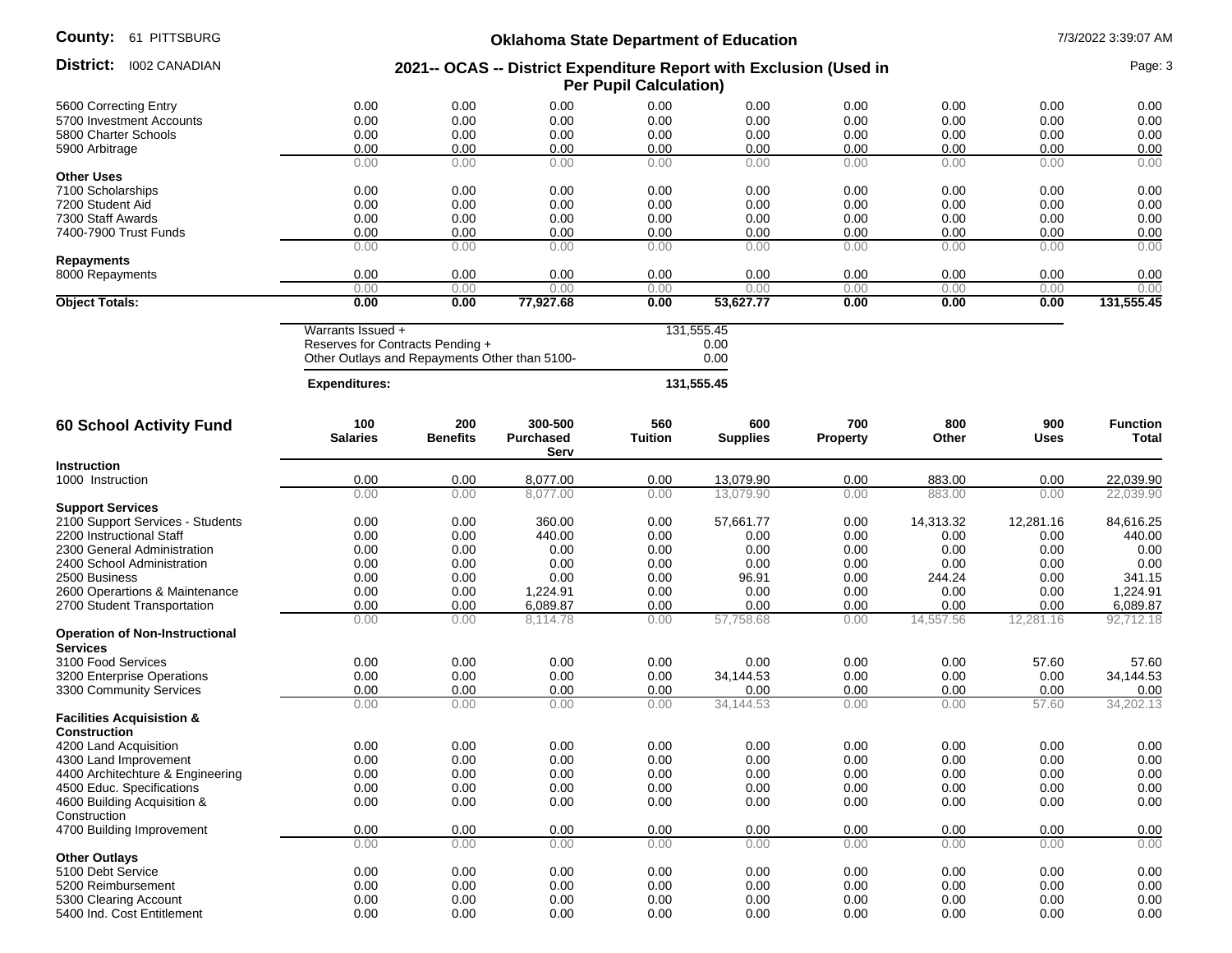# **Oklahoma State Department of Education** 7/3/2022 3:39:07 AM

| 0111100010                                               |                                                                                                                                          |                 | Okianoma State Department or Education |                |                 |          |           |             | ויוח וט.טט.ט בשעבוטו |
|----------------------------------------------------------|------------------------------------------------------------------------------------------------------------------------------------------|-----------------|----------------------------------------|----------------|-----------------|----------|-----------|-------------|----------------------|
| <b>District:</b> 1002 CANADIAN                           | 2021-- OCAS -- District Expenditure Report with Exclusion (Used in<br><b>Per Pupil Calculation)</b>                                      |                 |                                        |                |                 |          |           | Page: 4     |                      |
| 5500 Private Non-Profit School                           | 0.00                                                                                                                                     | 0.00            | 0.00                                   | 0.00           | 0.00            | 0.00     | 0.00      | 0.00        | 0.00                 |
| 5600 Correcting Entry                                    | 0.00                                                                                                                                     | 0.00            | 0.00                                   | 0.00           | 0.00            | 0.00     | 0.00      | 0.00        | 0.00                 |
| 5700 Investment Accounts                                 | 0.00                                                                                                                                     | 0.00            | 0.00                                   | 0.00           | 0.00            | 0.00     | 0.00      | 0.00        | 0.00                 |
| 5800 Charter Schools                                     | 0.00                                                                                                                                     | 0.00            | 0.00                                   | 0.00           | 0.00            | 0.00     | 0.00      | 0.00        | 0.00                 |
| 5900 Arbitrage                                           | 0.00                                                                                                                                     | 0.00            | 0.00                                   | 0.00           | 0.00            | 0.00     | 0.00      | 0.00        | 0.00                 |
|                                                          | 0.00                                                                                                                                     | 0.00            | 0.00                                   | 0.00           | 0.00            | 0.00     | 0.00      | 0.00        | 0.00                 |
| <b>Other Uses</b>                                        |                                                                                                                                          |                 |                                        |                |                 |          |           |             |                      |
| 7100 Scholarships                                        | 0.00                                                                                                                                     | 0.00            | 0.00                                   | 0.00           | 0.00            | 0.00     | 0.00      | 0.00        | 0.00                 |
| 7200 Student Aid                                         | 0.00                                                                                                                                     | 0.00            | 0.00                                   | 0.00           | 0.00            | 0.00     | 0.00      | 0.00        | 0.00                 |
| 7300 Staff Awards                                        | 0.00                                                                                                                                     | 0.00            | 0.00                                   | 0.00           | 0.00            | 0.00     | 0.00      | 0.00        | 0.00                 |
| 7400-7900 Trust Funds                                    | 0.00                                                                                                                                     | 0.00            | 0.00                                   | 0.00           | 0.00            | 0.00     | 0.00      | 0.00        | 0.00                 |
|                                                          | 0.00                                                                                                                                     | 0.00            | 0.00                                   | 0.00           | 0.00            | 0.00     | 0.00      | 0.00        | 0.00                 |
| <b>Repayments</b>                                        |                                                                                                                                          |                 |                                        |                |                 |          |           |             |                      |
|                                                          | 0.00                                                                                                                                     | 0.00            | 0.00                                   | 0.00           | 0.00            | 0.00     | 0.00      | 0.00        | 0.00                 |
| 8000 Repayments                                          |                                                                                                                                          |                 |                                        |                |                 |          |           |             |                      |
|                                                          | 0.00                                                                                                                                     | 0.00            | 0.00                                   | 0.00           | 0.00            | 0.00     | 0.00      | 0.00        | 0.00                 |
| <b>Object Totals:</b>                                    | 0.00                                                                                                                                     | 0.00            | 16,191.78                              | 0.00           | 104,983.11      | 0.00     | 15,440.56 | 12,338.76   | 148,954.21           |
|                                                          | Warrants Issued +<br>148,954.21<br>Reserves for Contracts Pending +<br>0.00<br>Other Outlays and Repayments Other than 5100-<br>3,241.85 |                 |                                        |                |                 |          |           |             |                      |
|                                                          | <b>Expenditures:</b>                                                                                                                     |                 |                                        |                | 145,712.36      |          |           |             |                      |
| <b>ALL Funds</b>                                         | 100                                                                                                                                      | 200             | 300-500                                | 560            | 600             | 700      | 800       | 900         | <b>Function</b>      |
|                                                          | <b>Salaries</b>                                                                                                                          | <b>Benefits</b> | <b>Purchased</b><br>Serv               | <b>Tuition</b> | <b>Supplies</b> | Property | Other     | <b>Uses</b> | Total                |
| <b>Instruction</b>                                       |                                                                                                                                          |                 |                                        |                |                 |          |           |             |                      |
| 1000 Instruction                                         | 1,764,614.29                                                                                                                             | 543,708.54      | 17,145.42                              | 0.00           | 189,781.11      | 0.00     | 3,371.00  | 373.19      | 2,518,993.55         |
|                                                          | 1,764,614.29                                                                                                                             | 543,708.54      | 17,145.42                              | 0.00           | 189,781.11      | 0.00     | 3,371.00  | 373.19      | 2,518,993.55         |
| <b>Support Services</b>                                  |                                                                                                                                          |                 |                                        |                |                 |          |           |             |                      |
| 2100 Support Services - Students                         | 69,703.76                                                                                                                                | 21,318.21       | 44,366.89                              | 0.00           | 59,999.84       | 0.00     | 14,388.32 | 12,281.16   | 222,058.18           |
| 2200 Instructional Staff                                 | 75,270.88                                                                                                                                | 25,170.61       | 11,489.10                              | 0.00           | 4,971.49        | 0.00     | 12,695.57 | 74.53       | 129,672.18           |
| 2300 General Administration                              | 163,486.29                                                                                                                               | 58,275.92       | 26,810.49                              | 0.00           | 68.22           | 0.00     | 1,227.72  | 0.00        | 249,868.64           |
| 2400 School Administration                               | 209,655.12                                                                                                                               | 62,124.97       | 0.00                                   | 0.00           | 1,513.22        | 0.00     | 0.00      | 0.00        | 273,293.31           |
| 2500 Business                                            | 12,476.25                                                                                                                                | 3,404.40        | 6,432.58                               | 0.00           | 8,290.11        | 0.00     | 42,859.42 | 842.15      | 74,304.91            |
| 2600 Operartions & Maintenance                           | 99,233.52                                                                                                                                | 33,428.09       | 236,477.49                             | 0.00           | 117,989.03      | 0.00     | 118.43    | 0.00        | 487,246.56           |
| 2700 Student Transportation                              | 51,623.19                                                                                                                                | 5,432.23        | 51,465.86                              | 0.00           | 22,507.82       | 0.00     | 126.79    | 429.31      | 131,585.20           |
|                                                          | 681,449.01                                                                                                                               | 209,154.43      | 377,042.41                             | 0.00           | 215,339.73      | 0.00     | 71,416.25 | 13,627.15   | 1,568,028.98         |
| <b>Operation of Non-Instructional</b><br><b>Services</b> |                                                                                                                                          |                 |                                        |                |                 |          |           |             |                      |
| 3100 Food Services                                       | 46,402.40                                                                                                                                | 22,235.93       | 12,875.25                              | 0.00           | 141,852.28      | 0.00     | 125.00    | 87.51       | 223,578.37           |
| 3200 Enterprise Operations                               | 0.00                                                                                                                                     | 0.00            | 0.00                                   | 0.00           | 34,144.53       | 0.00     | 0.00      | 0.00        | 34,144.53            |
| 3300 Community Services                                  | 0.00                                                                                                                                     | 0.00            | 0.00                                   | 0.00           | 0.00            | 0.00     | 0.00      | 0.00        | 0.00                 |
|                                                          | 46.402.40                                                                                                                                | 22.235.93       | 12,875.25                              | 0.00           | 175.996.81      | 0.00     | 125.00    | 87.51       | 257.722.90           |
| <b>Facilities Acquisistion &amp;</b><br>Construction     |                                                                                                                                          |                 |                                        |                |                 |          |           |             |                      |
| 4200 Land Acquisition                                    | 0.00                                                                                                                                     | 0.00            | 0.00                                   | 0.00           | 0.00            | 0.00     | 0.00      | 0.00        | 0.00                 |
| 4300 Land Improvement                                    | 0.00                                                                                                                                     | 0.00            | 0.00                                   | 0.00           | 0.00            | 0.00     | 0.00      | 0.00        | 0.00                 |
| 4400 Architechture & Engineering                         | 0.00                                                                                                                                     | 0.00            | 0.00                                   | 0.00           | 0.00            | 0.00     | 0.00      | 0.00        | 0.00                 |
| 4500 Educ. Specifications                                | 0.00                                                                                                                                     | 0.00            | 0.00                                   | 0.00           | 0.00            | 0.00     | 0.00      | 0.00        | 0.00                 |
| 4600 Building Acquisition &                              | 0.00                                                                                                                                     | 0.00            | 0.00                                   | 0.00           | 0.00            | 0.00     | 0.00      | 0.00        | 0.00                 |
| Construction                                             |                                                                                                                                          |                 |                                        |                |                 |          |           |             |                      |
| 4700 Building Improvement                                | 0.00                                                                                                                                     | 0.00            | 0.00                                   | 0.00           | 0.00            | 0.00     | 0.00      | 0.00        | 0.00                 |
|                                                          | 0.00                                                                                                                                     | 0.00            | 0.00                                   | 0.00           | 0.00            | 0.00     | 0.00      | 0.00        | 0.00                 |
| <b>Other Outlays</b>                                     |                                                                                                                                          |                 |                                        |                |                 |          |           |             |                      |
| 5100 Debt Service                                        | 0.00                                                                                                                                     | 0.00            | 0.00                                   | 0.00           | 0.00            | 0.00     | 0.00      | 0.00        | 0.00                 |
| 5200 Reimbursement                                       | 0.00                                                                                                                                     | 0.00            | 0.00                                   | 0.00           | 0.00            | 0.00     | 0.00      | 0.00        | 0.00                 |
| 5300 Clearing Account                                    | 0.00                                                                                                                                     | 0.00            | 0.00                                   | 0.00           | 0.00            | 0.00     | 0.00      | 0.00        | 0.00                 |
|                                                          |                                                                                                                                          |                 |                                        |                |                 |          |           |             |                      |